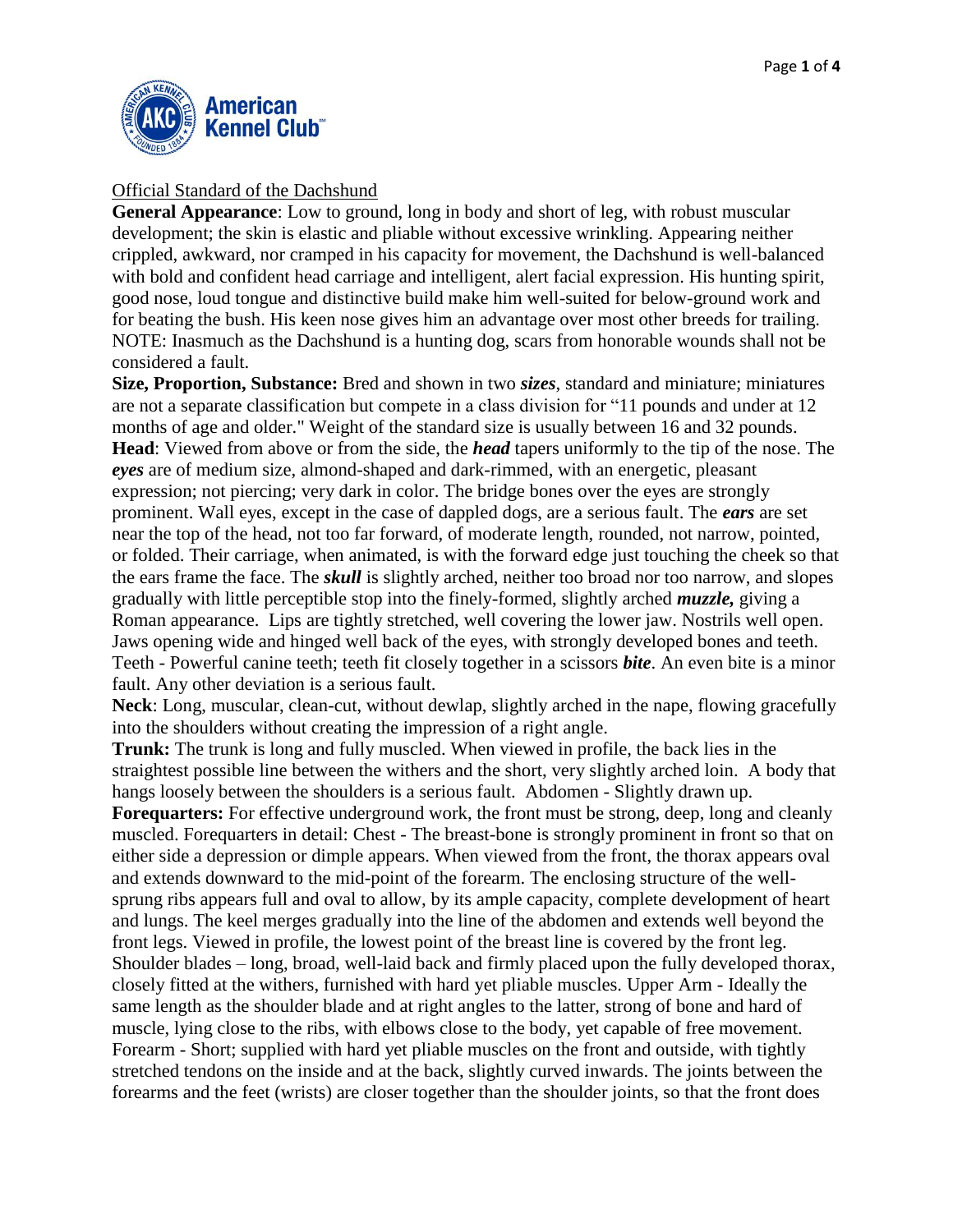

not appear absolutely straight. The inclined shoulder blades, upper arms and curved forearms form parentheses that enclose the ribcage, creating the correct "wraparound front." Knuckling over is a disqualifying fault. Feet *-* Front paws are full, tight, compact, with well-arched toes and tough, thick pads. They may be equally inclined a trifle outward. There are five toes, four in use, close together with a pronounced arch and strong, short nails. Front dewclaws may be removed. **Hindquarters:** Strong and cleanly muscled. The pelvis, the thigh, the second thigh, and the rear pastern are ideally the same length and give the appearance of a series of right angles. From the rear, the thighs are strong and powerful. The legs turn neither in nor out. Rear pasterns - Short and strong, perpendicular to the second thigh bone. When viewed from behind, they are upright and parallel*.* Feet - Hind Paws - Smaller than the front paws with four compactly closed and arched toes with tough, thick pads. The entire foot points straight ahead and is balanced equally on the ball and not merely on the toes. Rear dewclaws should be removed. Croup - Long, rounded and full, sinking slightly toward the tail. *Tail* - Set in continuation of the spine, extending without kinks, twists, or pronounced curvature, and not carried too gaily. Gait: Fluid and smooth. Forelegs reach well forward, without much lift, in unison with the driving action of hind legs. The correct shoulder assembly and well-fitted elbows allow the long, free stride in front. Viewed from the front, the legs do not move in exact parallel planes, but incline slightly inward. Hind legs drive on a line with the forelegs, with hock joints and rear pasterns (metatarsus) turning neither in nor out. The propulsion of the hind leg depends on the dog's ability to carry the hind leg to complete extension. Viewed in profile, the forward reach of the hind leg equals the rear extension. The thrust of correct movement is seen when the rear pads are clearly exposed during rear extension. Rear feet do not reach upward toward the abdomen and there is no appearance of walking on the rear pasterns. Feet must travel parallel to the line of motion with no tendency to swing out, cross over, or interfere with each other. Short, choppy movement, rolling or high-stepping gait, close or overly wide coming or going are incorrect. The Dachshund must have agility, freedom of movement, and endurance to do the work for which he was developed.

**Temperament:** The Dachshund is clever, lively and courageous to the point of rashness, persevering in above- and below-ground work, with all the senses well-developed. Any display of shyness is a serious fault.

**Special Characteristics of the Three Coat Varieties**: The Dachshund is bred with three varieties of coat: (1) Smooth; (2) Wirehaired; (3) Longhaired and is shown in two sizes, standard and miniature. All three varieties and both sizes must conform to the characteristics already specified. The following features are applicable for each variety:

**Smooth Dachshund:** *Coat*-Short, smooth and shining. Should be neither too long nor too thick. Ears not leathery. *Tail -*Gradually tapered to a point, well but not too richly haired. Long sleek bristles on the underside are considered a patch of strong-growing hair, not a fault. A brush tail is a fault, as is also a partly or wholly hairless tail. Color of Hair–Although base color is immaterial, certain patterns and basic colors predominate. One-colored Dachshunds include red and cream, with or without a shading of interspersed dark hairs. A small amount of white on the chest is acceptable, but not desirable. Nose and nails-black.

Two-colored Dachshunds include black, chocolate, wild boar, gray (blue) and fawn (Isabella), each with deep, rich tan or cream markings over the eyes, on the sides of the jaw and underlip, on the inner edge of the ear, front, breast, sometimes on the throat, inside and behind the front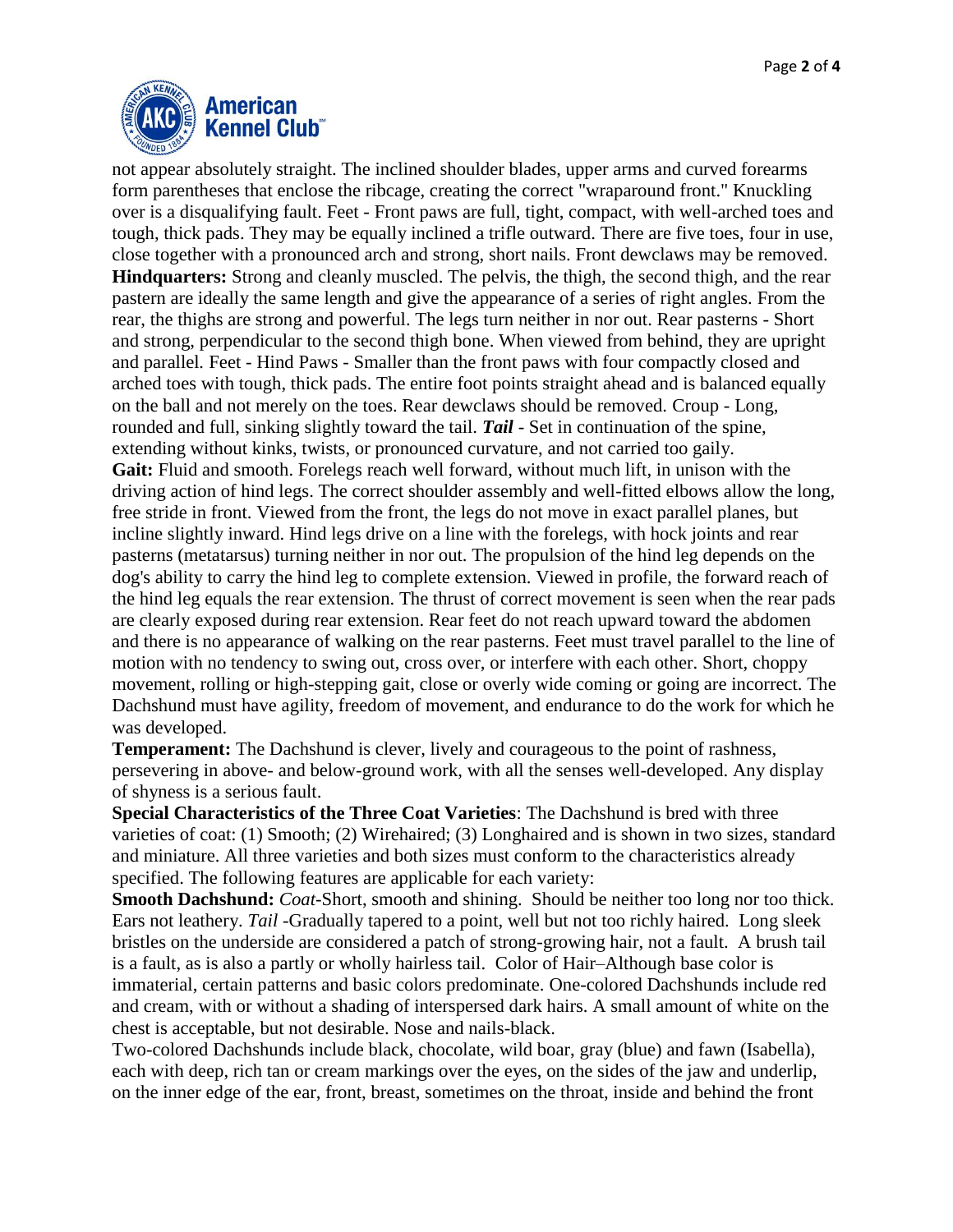

legs, on the paws and around the anus, and from there to about one-third to one-half of the length of the tail on the underside. Undue prominence of tan or cream markings is undesirable. A small amount of white on the chest is acceptable but not desirable. Nose and nails–in the case of black dogs, black; for chocolate and all other colors, dark brown, but self-colored is acceptable. Dappled Dachshunds – The dapple (merle) pattern is expressed as lighter-colored areas contrasting with the darker base color, which may be any acceptable color. Neither the light nor the dark color should predominate. Nose and nails are the same as for one- and two-colored Dachshunds. Partial or wholly blue (wall) eyes are as acceptable as dark eyes. A large area of white on the chest of a dapple is permissible.

Brindle is a pattern (as opposed to a color) in which black or dark stripes occur over the entire body although in some specimens the pattern may be visible only in the tan points.

Piebald is a pattern (as opposed to a color) with clearly defined areas and/or patches of white on any allowed one-colored or two-colored dogs. Two-colored piebald patterned dogs may show tan markings on the face and around the anus. There are no patches of lighter shadings within the colored areas as in the dapple pattern. Ticking in the white areas is acceptable. Eye color, eye rims, nose and lips are well pigmented and in accordance with the base color; eyes are never partially or wholly blue as distinguished from the dapple pattern. Eyes partially or wholly blue is a disqualification. Head must not be more than 50 percent white and color(s) other than white must cover both ears, back and front, and extend without interruption from the ears over both eyes. A head of more than 50 percent white or white on any portion of either ear, back or front, or around the eyes is a disqualification. Pure white dogs with no body spots except on the head are to be disqualified. Nails may be partially or wholly white.

Sable – the sable pattern consists of a uniform dark overlay on red dogs. The overlay hairs are double-pigmented, with the tip of each hair much darker than the base color. The pattern usually displays a widow's peak on the head. Nose, nails and eye rims are black. Eyes are dark, the darker the better.

## **Colors or patterns other than those specified above are a disqualification.**

**Wirehaired Dachshund:** Coat - With the exception of jaw, eyebrows, and ears, the whole body is covered with a uniform tight, short, thick, rough, hard outer coat but with finer, somewhat softer, shorter hairs (undercoat) everywhere distributed between the coarser hairs. The absence of an undercoat is a fault. The distinctive facial furnishings include a beard and eyebrows. On the ears the hair is shorter than on the body, almost smooth. The general arrangement of the hair is such that the wirehaired Dachshund, when viewed from a distance, resembles the smooth*.* Any sort of soft hair in the outercoat, wherever found on the body, especially on the top of the head, is a fault*.* The same is true of long, curly, or wavy hair, or hair that sticks out irregularly in all directions. Tail - Robust, thickly haired, gradually tapering to a point. A flag tail is a fault*.* Color of Hair - While the most common colors are wild boar, black and tan, and various shades of red, all colors and patterns listed above are admissible**.**

Wild boar (agouti) appears as banding of the individual hairs and imparts an overall grizzled effect which is most often seen on wirehaired Dachshunds, but may also appear on other coats. Tan points may or may not be evident. Variations include red boar and chocolate-and-tan boar. Nose, nails and eye rims are black on wild-boar and red-boar Dachshunds. On chocolate-andtan-boar Dachshunds, nose, nails, eye rims and eyes are self-colored, the darker the better.